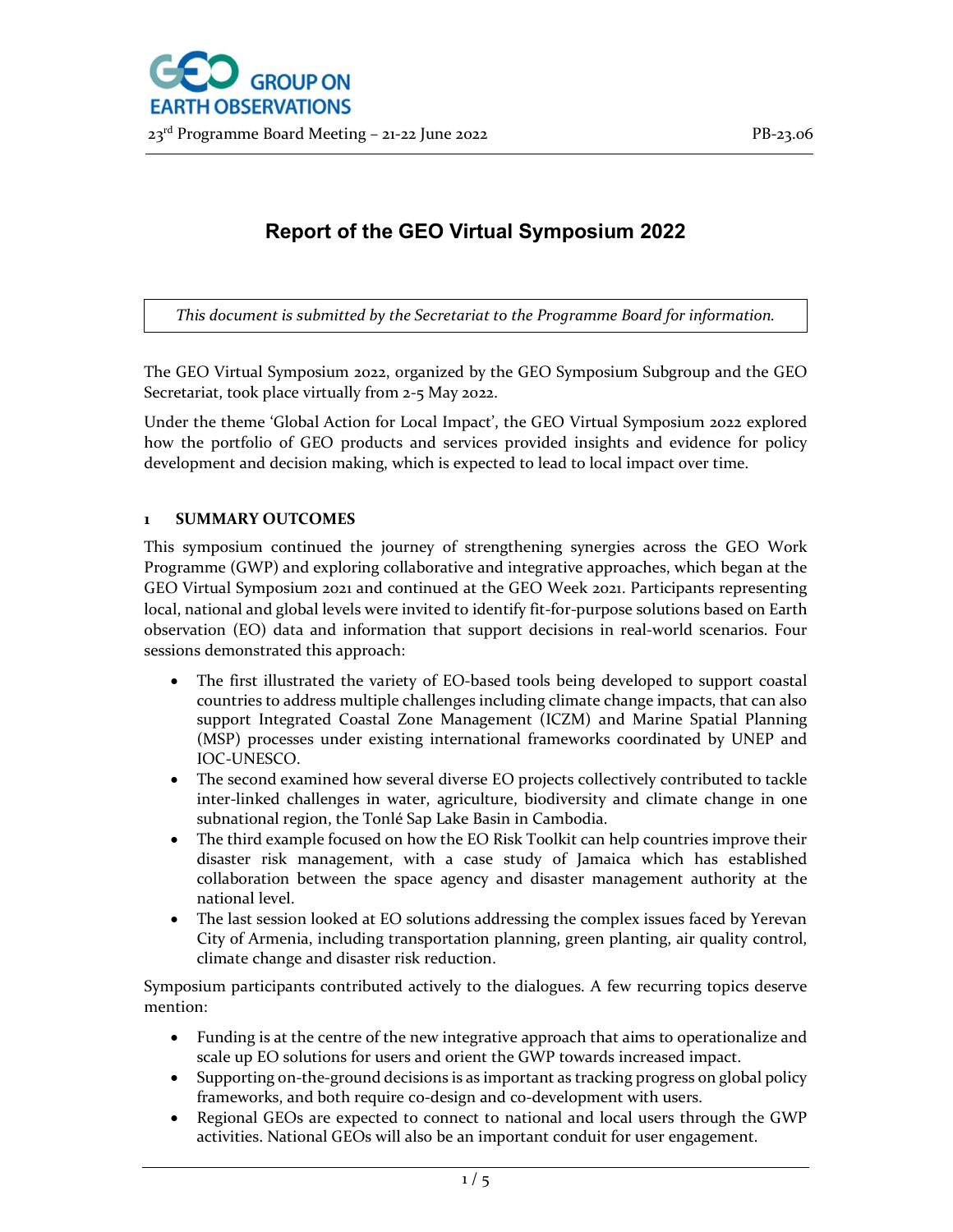Nature-based Solutions and Ecosystem Accounting could provide another angle to weave together the themes discussed in the four sessions mentioned above and bring EO solutions to the attention of economic sectors, among others.

The dialogues will continue after the symposium to explore how integrative approaches will be reflected and tested in the 2023-2025 GWP, and will set the stage for GEO post-2025. Responding to the community's desire to continue the conversations, the Secretariat will explore a communications and collaboration platform.

The symposium also put a focus on sharing good practice and lessons learned in the current GWP. Major highlights include:

- The GWP activities expressed interest in the impact planning approach, while expecting the process to be kept simple and easy to implement.
- Multilanguage practice was requested to ensure inclusive participation from all regions. The GEO Secretariat committed to mobilize resources to enable GEO operating in multiple languages as UN agencies do.
- Sustained engagements rather than one-off events are required to involve underrepresented groups including women, youth and the Indigenous community in GEO. An online collaborative platform will be piloted and scaled to use by various GEO groups to maintain continued discussion as necessary.
- The GWP activities showed strong commitment and advances towards open data and open knowledge. Dialogue sessions will be organized to facilitate the use of DMP selfassessment tools and the GEO Knowledge Hub.
- The relevance of GEOSS as a concept was debated, including the confusion of terms, its impact on GEO messaging, the value-added of GEO versus GEOSS, and what might be lost if the GEOSS concept is deemphasized or no longer used. The discussion will inform the Expert Advisory Group (EAG) for its findings and recommendations.
- The symposium participants endorsed the recommendations on how to improve policy relevance and delivery in the next GWP presented in the report Mapping the Engagement of the 2020-2022 GEO Work Programme in Climate Action, Disaster Risk Reduction, and Capacity Development.

The GEO Secretariat Director in her remarks called for consideration of the following aspects in developing the next GWP:

- improving the speed of transitioning from research to operations;
- ensuring the policy and decision relevance of GEO work;
- accelerating efforts to reach end users, that is, policy makers and decision makers; and
- informing action and delivering environmental and socioeconomic impact, as well as communicating the story of that impact.

Currently, the Programme Board Engagement Teams are reviewing the Implementation Plans (IPs) submitted for the GWP 2023-2025. The symposium outcomes provide another source of input to help strengthen the IPs during the course of review and revision.

To learn more about the symposium, please follow slides and recordings of all sessions here.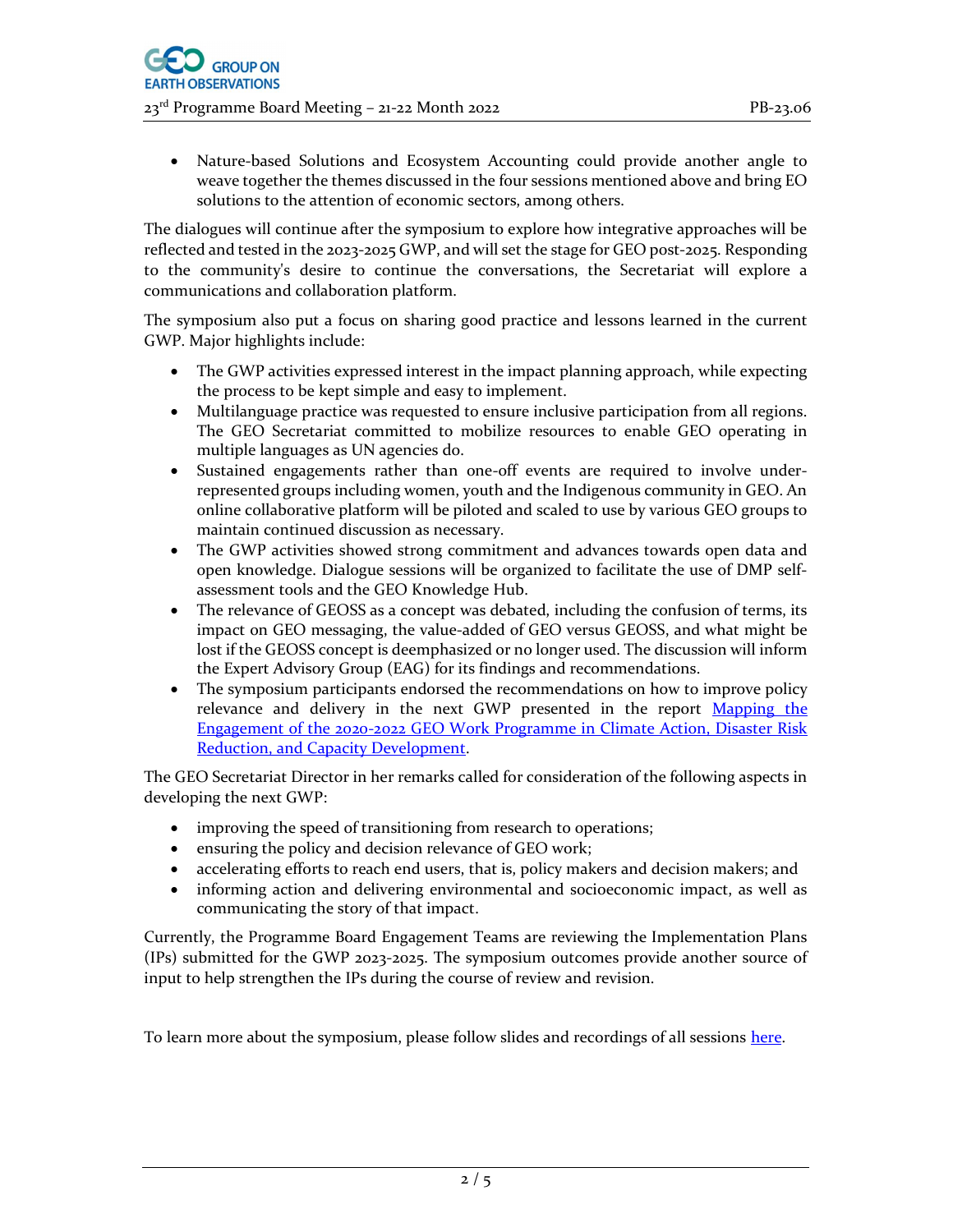### 2 PARTICIPANT ANALYSIS

Three sets of data on symposium attendance are used in this analysis: pre-registration data, Zoom meeting statistics and participant survey result. Not all pre-registered participants attended the symposium and not all attendees were pre-registered. But the overlapping subset still reflects the gender and generation distribution of participants.

### 2.1 Zoom Meeting Statistics

Based on Zoom meeting statistics, the symposium attracted 1168 participants, 374 of which are unique individuals (GEO Secretariat staff excluded in both data) in 12 sessions. A unique individual participated in 3.1 sessions on average. A session was attended by 117 participants on average. Session  $\alpha$  and Session  $\alpha$  had less participants but benefitted participants from Asia-Oceania and west-coast America. See Table 1 for exact number of participants for each session.

Most participants followed the majority of the sessions they attended. Amongst the 1168 participations over 10 minutes, 932 (80%) are over 30 minutes and 695 (60%) are over 60 minutes. Participation under 10 minutes was considered trivial and excluded. (Table 2)

The regional distribution of the participants was 37% from Americas, 35% from Europe, 19% from Asia-Oceania, 8% from Africa and 2% from CIS. (Table 3)

| <b>Participation by session</b>                                        | <b>Number of</b><br>participants |
|------------------------------------------------------------------------|----------------------------------|
| 1-2_Opening and EO in Support of Integrated Coastal Zone Management    |                                  |
| and Marine Spatial Planning                                            | 171                              |
| 3_From Global Action to Local Impact: How Do We Do That?               | 133                              |
| 4_Towards Integrated EO Solutions in Tonlé Sap Basin, Cambodia         | 76                               |
| 5_Advancing Open Data within the GWP through New Tools and Services    | 110                              |
| 6_Harnessing the Power of Inclusive Voice in GEO                       | 97                               |
| 7_Open Knowledge: Implications for the GWP                             | 109                              |
| 8_Global Systems for Local Solutions: Opportunities and Challenges for |                                  |
| <b>GEOSS (EAG Consultation)</b>                                        | 120                              |
| 9_Addressing Systemic Risk in Jamaica                                  | 53                               |
| 10_The Urban Fabric: A Complex and Opportune Nexus                     | 141                              |
| 11-12_Improving Policy Relevance and Delivery of the Next GWP and      |                                  |
| Closing                                                                | 158                              |
| Total                                                                  | 1168                             |

#### Table 1: Number of participants by session

#### Table 2: Participation time

| <b>Participation time</b>    | Number of<br>participants |
|------------------------------|---------------------------|
| Over 10 minutes in a session | <sup>1168</sup>           |
| Over 30 minutes in a session | 932                       |
| Over 60 minutes in a session | 695                       |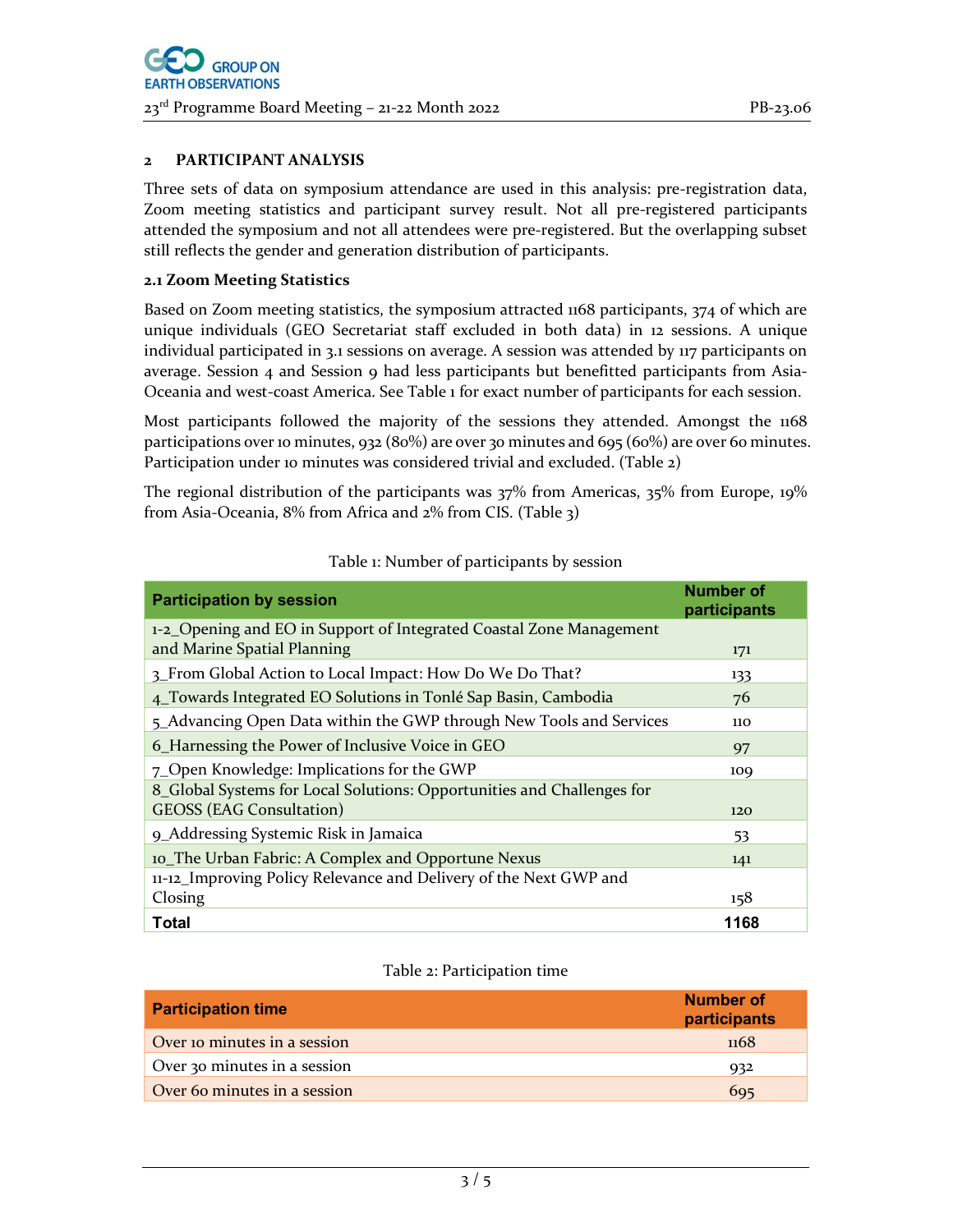| <b>Regions</b> | <b>Number of participants</b> |
|----------------|-------------------------------|
| Africa         | 89                            |
| Americas       | 429                           |
| Asia-Oceania   | 222                           |
| <b>CIS</b>     | 24                            |
| Europe         | 404                           |
| <b>Total</b>   | 1168                          |

Table 3: Number of participants by region

## 2.2 Pre-registration data

Symposium pre-registration asked for information on gender and age. By comparing the preregistration data and the Zoom meeting data, 241 participants (out of a total of 374) provided gender and age information.

Amongst the 241 participants, 97% provided explicit information on gender: 55% are men and 42 are women. (Figure 1).

Participants between the ages of 30 to 59 constituted the majority of attendees (76% of 241 distinct attendees). The percentage of attendees in the age groups of 30-39, 40-49 and 50-59 are respectively 27.4%, 26.1% and 22.4%. Only 5.4% attendees are under 30 years old, and 12.5% are 60 years old and above. (Figure 2)